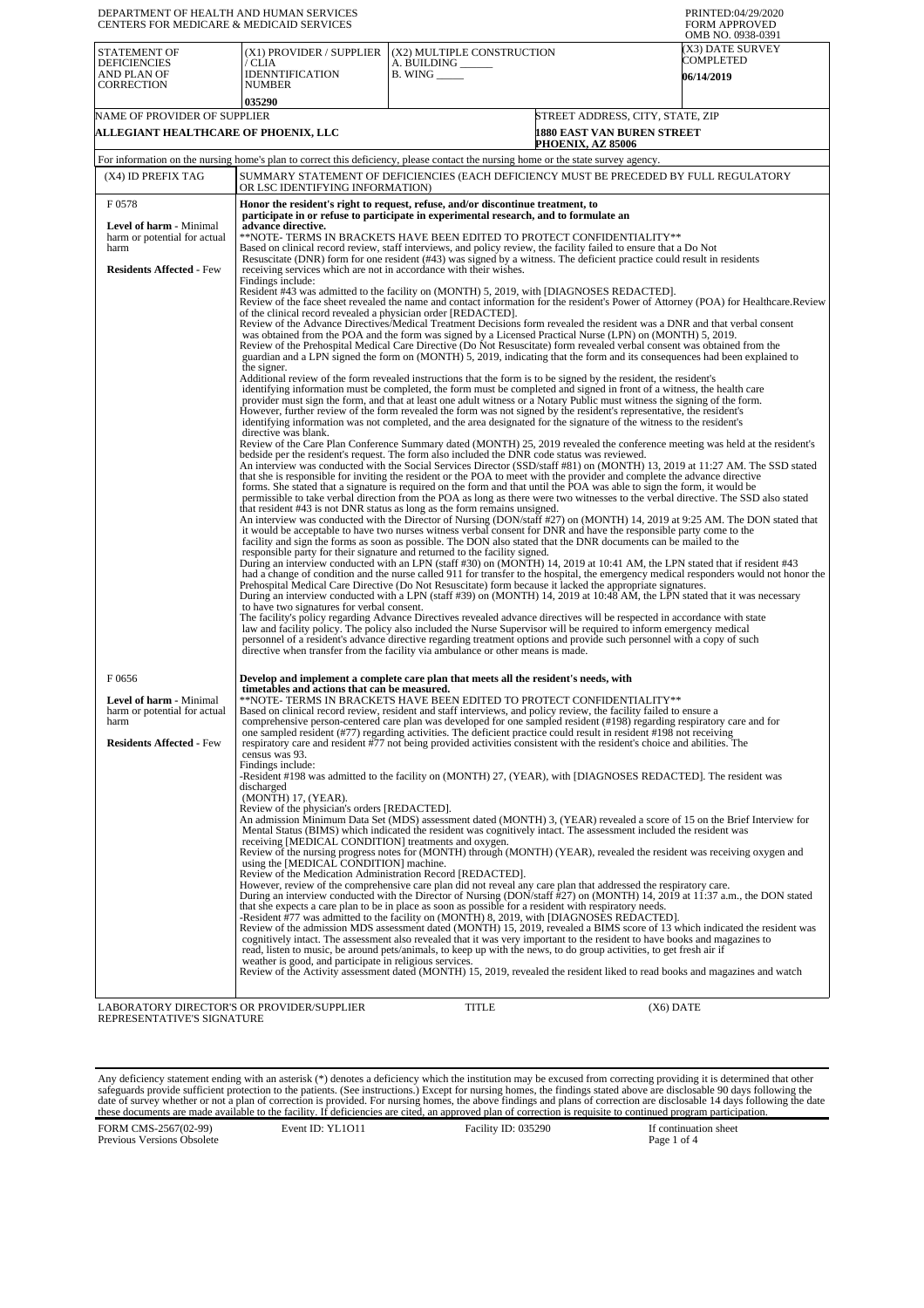| DEPARTMENT OF HEALTH AND HUMAN SERVICES<br>CENTERS FOR MEDICARE & MEDICAID SERVICES                                |                                                                                                                                                                                                                                                                                                                                                                                                                                                                                                                                                                                                                                                                                                                                                                                                                                                                                                                                                                                                                                                                                                                                                                                                                                                                                                                                                                                                                                                                                                            |                                                                                                                                                                                                                                                                                                                                                                                                                                                                                                                                                                                                                                                                                                                                                                                                                                             | PRINTED:04/29/2020<br><b>FORM APPROVED</b><br>OMB NO. 0938-0391                                                                                                                                                                                                                                                                                                                                                                                                                                                                                                                                                                                                                                                                                                                                                                                                                                             |  |
|--------------------------------------------------------------------------------------------------------------------|------------------------------------------------------------------------------------------------------------------------------------------------------------------------------------------------------------------------------------------------------------------------------------------------------------------------------------------------------------------------------------------------------------------------------------------------------------------------------------------------------------------------------------------------------------------------------------------------------------------------------------------------------------------------------------------------------------------------------------------------------------------------------------------------------------------------------------------------------------------------------------------------------------------------------------------------------------------------------------------------------------------------------------------------------------------------------------------------------------------------------------------------------------------------------------------------------------------------------------------------------------------------------------------------------------------------------------------------------------------------------------------------------------------------------------------------------------------------------------------------------------|---------------------------------------------------------------------------------------------------------------------------------------------------------------------------------------------------------------------------------------------------------------------------------------------------------------------------------------------------------------------------------------------------------------------------------------------------------------------------------------------------------------------------------------------------------------------------------------------------------------------------------------------------------------------------------------------------------------------------------------------------------------------------------------------------------------------------------------------|-------------------------------------------------------------------------------------------------------------------------------------------------------------------------------------------------------------------------------------------------------------------------------------------------------------------------------------------------------------------------------------------------------------------------------------------------------------------------------------------------------------------------------------------------------------------------------------------------------------------------------------------------------------------------------------------------------------------------------------------------------------------------------------------------------------------------------------------------------------------------------------------------------------|--|
| <b>STATEMENT OF</b><br><b>DEFICIENCIES</b><br>AND PLAN OF<br><b>CORRECTION</b>                                     | (X1) PROVIDER / SUPPLIER<br>/ CLIA<br><b>IDENNTIFICATION</b><br><b>NUMBER</b>                                                                                                                                                                                                                                                                                                                                                                                                                                                                                                                                                                                                                                                                                                                                                                                                                                                                                                                                                                                                                                                                                                                                                                                                                                                                                                                                                                                                                              | (X2) MULTIPLE CONSTRUCTION<br>A. BUILDING _<br>$B.$ WING $\_\_\_\_\_\_\_\$                                                                                                                                                                                                                                                                                                                                                                                                                                                                                                                                                                                                                                                                                                                                                                  | (X3) DATE SURVEY<br><b>COMPLETED</b><br><b>06/14/2019</b>                                                                                                                                                                                                                                                                                                                                                                                                                                                                                                                                                                                                                                                                                                                                                                                                                                                   |  |
| NAME OF PROVIDER OF SUPPLIER                                                                                       | 035290                                                                                                                                                                                                                                                                                                                                                                                                                                                                                                                                                                                                                                                                                                                                                                                                                                                                                                                                                                                                                                                                                                                                                                                                                                                                                                                                                                                                                                                                                                     |                                                                                                                                                                                                                                                                                                                                                                                                                                                                                                                                                                                                                                                                                                                                                                                                                                             | STREET ADDRESS, CITY, STATE, ZIP                                                                                                                                                                                                                                                                                                                                                                                                                                                                                                                                                                                                                                                                                                                                                                                                                                                                            |  |
| ALLEGIANT HEALTHCARE OF PHOENIX, LLC                                                                               |                                                                                                                                                                                                                                                                                                                                                                                                                                                                                                                                                                                                                                                                                                                                                                                                                                                                                                                                                                                                                                                                                                                                                                                                                                                                                                                                                                                                                                                                                                            |                                                                                                                                                                                                                                                                                                                                                                                                                                                                                                                                                                                                                                                                                                                                                                                                                                             | 1880 EAST VAN BUREN STREET<br><b>PHOENIX, AZ 85006</b>                                                                                                                                                                                                                                                                                                                                                                                                                                                                                                                                                                                                                                                                                                                                                                                                                                                      |  |
| (X4) ID PREFIX TAG                                                                                                 |                                                                                                                                                                                                                                                                                                                                                                                                                                                                                                                                                                                                                                                                                                                                                                                                                                                                                                                                                                                                                                                                                                                                                                                                                                                                                                                                                                                                                                                                                                            | For information on the nursing home's plan to correct this deficiency, please contact the nursing home or the state survey agency.                                                                                                                                                                                                                                                                                                                                                                                                                                                                                                                                                                                                                                                                                                          | SUMMARY STATEMENT OF DEFICIENCIES (EACH DEFICIENCY MUST BE PRECEDED BY FULL REGULATORY                                                                                                                                                                                                                                                                                                                                                                                                                                                                                                                                                                                                                                                                                                                                                                                                                      |  |
| F0656                                                                                                              | OR LSC IDENTIFYING INFORMATION)                                                                                                                                                                                                                                                                                                                                                                                                                                                                                                                                                                                                                                                                                                                                                                                                                                                                                                                                                                                                                                                                                                                                                                                                                                                                                                                                                                                                                                                                            |                                                                                                                                                                                                                                                                                                                                                                                                                                                                                                                                                                                                                                                                                                                                                                                                                                             |                                                                                                                                                                                                                                                                                                                                                                                                                                                                                                                                                                                                                                                                                                                                                                                                                                                                                                             |  |
| Level of harm - Minimal<br>harm or potential for actual<br>harm<br><b>Residents Affected - Few</b>                 | (continued from page 1)<br>Television.<br>However, review of the care plan did not reveal any care plan regarding activities that listed the resident's goals and<br>preferences for activities.<br>During an interview conducted with the resident on (MONTH) 10, 2019 at 9:14 a.m., the resident stated that she likes to read<br>magazines but that she has not been provided any. The resident was observed sitting in the room watching television. No<br>magazines or books were observed in the room.<br>On (MONTH) 12, 2019, at 1:10 p.m., an interview was conducted with the Activities Director (staff #72). Staff #72 stated<br>that she did not know why a care plan was not developed for activities. She stated that the activity care plan should have                                                                                                                                                                                                                                                                                                                                                                                                                                                                                                                                                                                                                                                                                                                                     |                                                                                                                                                                                                                                                                                                                                                                                                                                                                                                                                                                                                                                                                                                                                                                                                                                             |                                                                                                                                                                                                                                                                                                                                                                                                                                                                                                                                                                                                                                                                                                                                                                                                                                                                                                             |  |
|                                                                                                                    | been completed by now.                                                                                                                                                                                                                                                                                                                                                                                                                                                                                                                                                                                                                                                                                                                                                                                                                                                                                                                                                                                                                                                                                                                                                                                                                                                                                                                                                                                                                                                                                     | person-centered comprehensive care plan including one for activities should be completed within 21 days of admission.<br>Review of the facility's policy titled Care Planning - Interdisciplinary Team revealed the care planning/interdisciplinary<br>team is responsible for the development of an individualized comprehensive care plan for each resident. The policy also<br>The policy further revealed the care plan is based on the resident's comprehensive assessment.                                                                                                                                                                                                                                                                                                                                                            | An interview was conducted with the DON (staff #27) on (MONTH) 12, 2019 at 1:48 p.m. The DON stated that a complete<br>revealed a comprehensive care plan for each resident is developed within seven days of completion of the MDS assessment.                                                                                                                                                                                                                                                                                                                                                                                                                                                                                                                                                                                                                                                             |  |
| F0660<br><b>Level of harm - Minimal</b><br>harm or potential for actual<br>harm<br><b>Residents Affected - Few</b> | Plan the resident's discharge to meet the resident's goals and needs.<br>**NOTE- TERMS IN BRAČKETS HAVE BEEN EDITED TO PROTECT CONFIDENTIALITY**<br>Based on clinical record review, staff interviews, and review of policy and procedures, the facility failed to ensure<br>discharge planning included developing a discharge care plan for one sampled resident (#98). The deficient practice has the potential<br>to result in an ineffective transition to post-discharge care and increases the risk factors leading to<br>preventable readmission.<br>Findings include:<br>Resident #98 was admitted on (MONTH) 16, 2019, with [DIAGNOSES REDACTED]. The resident was discharged (MONTH) 12,                                                                                                                                                                                                                                                                                                                                                                                                                                                                                                                                                                                                                                                                                                                                                                                                        |                                                                                                                                                                                                                                                                                                                                                                                                                                                                                                                                                                                                                                                                                                                                                                                                                                             |                                                                                                                                                                                                                                                                                                                                                                                                                                                                                                                                                                                                                                                                                                                                                                                                                                                                                                             |  |
|                                                                                                                    | 2019.<br>Review of the physician's orders [REDACTED].<br>The baseline care plan dated (MONTH) 16, 2019, revealed the only information regarding discharge was that the goal was to<br>discharge to the community.<br>An initial social service evaluation form dated (MONTH) 18, 2019 did not address the resident's discharge plan.<br>Review of a Social Service progress note dated (MONTH) 18, 2019, revealed the family requested a care plan meeting<br>immediately to discuss discharge plans.<br>The Care Plan Conference Summary dated (MONTH) 22, 2019, revealed the plan was for the resident to be discharged to home.<br>The admission Minimum Data Set (MDS) assessment dated (MONTH) 23, 2019, revealed there was no active discharge plan in place<br>for the resident to return to the community.<br>A nurse practitioners progress note dated (MONTH) 27, 2019, revealed the resident would benefit from acute rehabilitation as she is<br>making good progress and should be evaluated by an acute rehabilitation.<br>A discharge narrative progress note dated (MONTH) 12, 2019 revealed the resident was transferred to an acute rehabilitation<br>facility.<br>A discharge MDS assessment dated (MONTH) 12, 2019, revealed the resident's discharge was a planned discharge and that the<br>resident was discharged to an inpatient rehabilitation facility.<br>However, review of the clinical record and the comprehensive care plan did not reveal a discharge care plan had been |                                                                                                                                                                                                                                                                                                                                                                                                                                                                                                                                                                                                                                                                                                                                                                                                                                             |                                                                                                                                                                                                                                                                                                                                                                                                                                                                                                                                                                                                                                                                                                                                                                                                                                                                                                             |  |
|                                                                                                                    | developed.<br>admission.<br>planning goals/preferences.                                                                                                                                                                                                                                                                                                                                                                                                                                                                                                                                                                                                                                                                                                                                                                                                                                                                                                                                                                                                                                                                                                                                                                                                                                                                                                                                                                                                                                                    | An interview was conducted with the Director of Social Services (staff #81) on (MONTH) 14, 2019 at 8:44 a.m. Staff #81<br>stated discharge planning starts at admission. Staff #81 stated that the discharge care plan should have a goal to help<br>ensure a safe discharge. Staff #81 also stated that baseline care plans are to be completed within 48 hours of admission<br>and comprehensive care plans are to be completed within 21 days of admission.<br>that a baseline care plan should be developed within 48 hours of admission. The DON also stated that a person-centered<br>Review of the facility's policy titled Discharge Planning revealed discharge planning is to ensure safe transition to<br>discharge destination. The policy also included the Interdisciplinary team, resident, and family establishes discharge | An interview was conducted on (MONTH) 14, 2019 at 9:09 a.m. with the Director of Nursing (DON/staff #27). The DON stated<br>comprehensive care plan should include a discharge care plan with goals and interventions and should be developed within 21 days of                                                                                                                                                                                                                                                                                                                                                                                                                                                                                                                                                                                                                                             |  |
| F0686<br>Level of harm - Minimal<br>harm or potential for actual<br>harm                                           | pressure ulcer.                                                                                                                                                                                                                                                                                                                                                                                                                                                                                                                                                                                                                                                                                                                                                                                                                                                                                                                                                                                                                                                                                                                                                                                                                                                                                                                                                                                                                                                                                            | Provide appropriate pressure ulcer care and prevent new ulcers from developing.<br>**NOTE- TERMS IN BRACKETS HAVE BEEN EDITED TO PROTECT CONFIDENTIALITY**                                                                                                                                                                                                                                                                                                                                                                                                                                                                                                                                                                                                                                                                                  | Based on clinical record review, staff interviews, and policy review, the facility failed to ensure 1 of 2 sampled residents (#198) was<br>consistently provided pressure ulcer treatments. The deficient practice could result in delayed wound healing or worsening of the                                                                                                                                                                                                                                                                                                                                                                                                                                                                                                                                                                                                                                |  |
| <b>Residents Affected - Few</b>                                                                                    | Findings include:<br>Resident #198 was admitted to the facility on (MONTH) 27, (YEAR), with [DIAGNOSES REDACTED].<br>An Admission Clinical Evaluation dated (MONTH) 27, 2019, included the resident had an open area to the rear right thigh.<br>A Weekly Pressure Ulcer report dated (MONTH) 28, (YEAR), revealed the resident had a stage 3 pressure ulcer to the rear<br>right thigh that was present upon admission.<br>A physician's orders [REDACTED]. On (MONTH) 30, (YEAR), the order was changed to every 2 days.<br>A care plan initiated (MONTH) 2, 2019 revealed the resident had increased nutritional needs related to a stage 3 pressure<br>ulcer.                                                                                                                                                                                                                                                                                                                                                                                                                                                                                                                                                                                                                                                                                                                                                                                                                                          |                                                                                                                                                                                                                                                                                                                                                                                                                                                                                                                                                                                                                                                                                                                                                                                                                                             |                                                                                                                                                                                                                                                                                                                                                                                                                                                                                                                                                                                                                                                                                                                                                                                                                                                                                                             |  |
|                                                                                                                    | An admission Minimum Data Set (MDS) assessment dated (MONTH) 3, (YEAR) revealed a score of 15 on the Brief Interview for<br>Mental Status which indicated the resident had intact cognition. The assessment included the resident had one unhealed<br>stage 3 pressure ulcer that was present upon admission.<br>However, review of the Treatment Administration Record (TAR) for (MONTH) (YEAR) revealed no documentation that the<br>treatment was provided on (MONTH) 5, 7, 13, 19, 21, and 25, (YEAR).<br>Review of the TAR dated (MONTH) (YEAR) revealed no documentation that the treatment was provided on (MONTH) 5, 19, and<br>30.                                                                                                                                                                                                                                                                                                                                                                                                                                                                                                                                                                                                                                                                                                                                                                                                                                                                |                                                                                                                                                                                                                                                                                                                                                                                                                                                                                                                                                                                                                                                                                                                                                                                                                                             |                                                                                                                                                                                                                                                                                                                                                                                                                                                                                                                                                                                                                                                                                                                                                                                                                                                                                                             |  |
|                                                                                                                    | (YEAR).<br>done by the wound nurse and documented in the electronic record.<br>complex treatments when the wound nurse is not available.                                                                                                                                                                                                                                                                                                                                                                                                                                                                                                                                                                                                                                                                                                                                                                                                                                                                                                                                                                                                                                                                                                                                                                                                                                                                                                                                                                   | that the wound nurse provides most of the pressure ulcer treatments. She stated that the floor nurse would do a pressure<br>ulcer treatment as needed i.e. a dressing became soiled or dislodged.<br>that the expectation is that the pressure ulcer treatments be documented after the treatment has been provided.<br>Review of an undated facility policy titled, Wound Assessment Documentation-Facility Procedure included, The                                                                                                                                                                                                                                                                                                                                                                                                        | An interview was conducted with a Licensed Practical Nurse (LPN/staff #141) on (MONTH) 14, 2019 at 10:11 a.m. The LPN stated<br>During an interview conducted with the wound nurse (#130) on (MONTH) 14, 2019 at 10:16 a.m., she stated wound treatments are<br>An interview was conducted with the Director of Nursing (DON/staff #27) on (MONTH) 14, 2019 at 11:13 a.m. The DON stated<br>Registered/Licensed Practical Nurse must assess, manage and document wounds upon admission or occurrence of wound. The<br>nurse must apply the Principles of Wound Care Management based on evidence researched practices as outlined in this manual. The<br>policy also included the wound care nurse does the complex treatments and conducts assessments and documents admission<br>and weekly wound assessments. The policy further included the floor nurses performs non-complex treatments and as needed |  |
| F0688<br>Level of harm - Minimal<br>harm or potential for actual<br>harm                                           |                                                                                                                                                                                                                                                                                                                                                                                                                                                                                                                                                                                                                                                                                                                                                                                                                                                                                                                                                                                                                                                                                                                                                                                                                                                                                                                                                                                                                                                                                                            | Provide appropriate care for a resident to maintain and/or improve range of motion (ROM),<br>limited ROM and/or mobility, unless a decline is for a medical reason.<br>**NOTE- TERMS IN BRACKETS HAVE BEEN EDITED TO PROTECT CONFIDENTIALITY**<br>Based on observations, clinical record review, staff interviews, and policy and procedure, the facility failed to ensure                                                                                                                                                                                                                                                                                                                                                                                                                                                                  |                                                                                                                                                                                                                                                                                                                                                                                                                                                                                                                                                                                                                                                                                                                                                                                                                                                                                                             |  |
| <b>Residents Affected - Few</b><br>FORM CMS-2567(02-99)<br>Previous Versions Obsolete                              | Event ID: YL1011                                                                                                                                                                                                                                                                                                                                                                                                                                                                                                                                                                                                                                                                                                                                                                                                                                                                                                                                                                                                                                                                                                                                                                                                                                                                                                                                                                                                                                                                                           | Facility ID: 035290                                                                                                                                                                                                                                                                                                                                                                                                                                                                                                                                                                                                                                                                                                                                                                                                                         | If continuation sheet<br>Page 2 of 4                                                                                                                                                                                                                                                                                                                                                                                                                                                                                                                                                                                                                                                                                                                                                                                                                                                                        |  |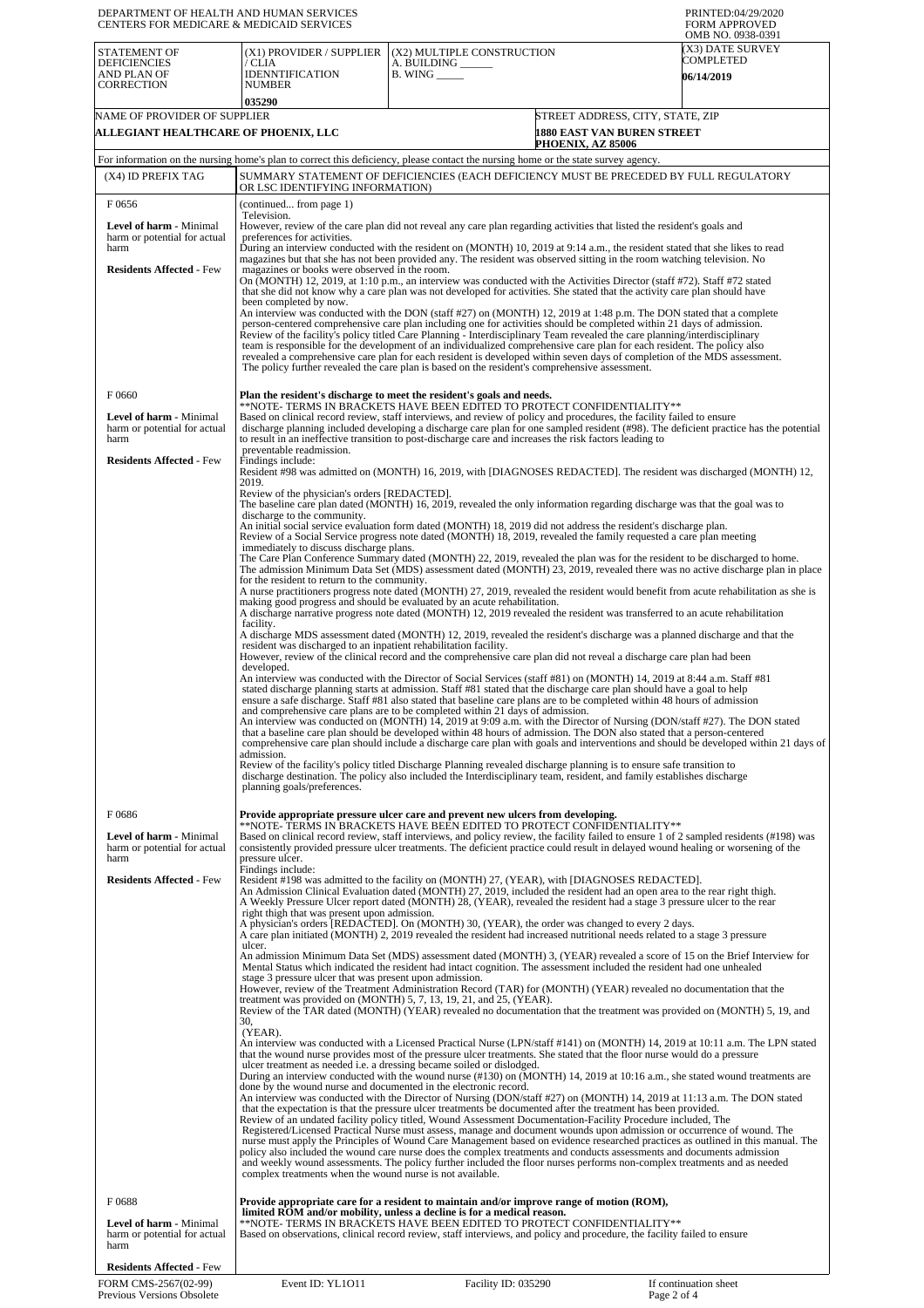| DEPARTMENT OF HEALTH AND HUMAN SERVICES<br>CENTERS FOR MEDICARE & MEDICAID SERVICES |                                                                                                                                                                                                                                                                                                                    |                                                                                                                                                                                                                                                                                                                                                                                                                                                                                                                                                                                                                                                                                                                                                                                                                                                                                                                                                                                                                                                                                                                                                                                                                                                                                                                                                                                                                                                                                                                                                                                                                                                                                                                                                                                                                                                                                                                                                                                                                                                                                                                                                                                                                                                                                                                                                                                                                                                                                                                                                                                                                                                                                                                                                                                                                                                                                                                                                                                                                                                                                                                                                                                                                                                                                                                                                                                                                                                                                                                                                                                                                          | PRINTED:04/29/2020<br><b>FORM APPROVED</b><br>OMB NO. 0938-0391                                                                                                                                                                                                                                                                                                                                                                                                                                                                                                                                                                       |
|-------------------------------------------------------------------------------------|--------------------------------------------------------------------------------------------------------------------------------------------------------------------------------------------------------------------------------------------------------------------------------------------------------------------|--------------------------------------------------------------------------------------------------------------------------------------------------------------------------------------------------------------------------------------------------------------------------------------------------------------------------------------------------------------------------------------------------------------------------------------------------------------------------------------------------------------------------------------------------------------------------------------------------------------------------------------------------------------------------------------------------------------------------------------------------------------------------------------------------------------------------------------------------------------------------------------------------------------------------------------------------------------------------------------------------------------------------------------------------------------------------------------------------------------------------------------------------------------------------------------------------------------------------------------------------------------------------------------------------------------------------------------------------------------------------------------------------------------------------------------------------------------------------------------------------------------------------------------------------------------------------------------------------------------------------------------------------------------------------------------------------------------------------------------------------------------------------------------------------------------------------------------------------------------------------------------------------------------------------------------------------------------------------------------------------------------------------------------------------------------------------------------------------------------------------------------------------------------------------------------------------------------------------------------------------------------------------------------------------------------------------------------------------------------------------------------------------------------------------------------------------------------------------------------------------------------------------------------------------------------------------------------------------------------------------------------------------------------------------------------------------------------------------------------------------------------------------------------------------------------------------------------------------------------------------------------------------------------------------------------------------------------------------------------------------------------------------------------------------------------------------------------------------------------------------------------------------------------------------------------------------------------------------------------------------------------------------------------------------------------------------------------------------------------------------------------------------------------------------------------------------------------------------------------------------------------------------------------------------------------------------------------------------------------------------|---------------------------------------------------------------------------------------------------------------------------------------------------------------------------------------------------------------------------------------------------------------------------------------------------------------------------------------------------------------------------------------------------------------------------------------------------------------------------------------------------------------------------------------------------------------------------------------------------------------------------------------|
| <b>STATEMENT OF</b><br><b>DEFICIENCIES</b><br>AND PLAN OF<br><b>CORRECTION</b>      | (X1) PROVIDER / SUPPLIER<br>/ CLIA<br><b>IDENNTIFICATION</b><br>NUMBER<br>035290                                                                                                                                                                                                                                   | (X2) MULTIPLE CONSTRUCTION<br>A. BUILDING _<br>$B.$ WING $\_\_\_\_\_\_\$                                                                                                                                                                                                                                                                                                                                                                                                                                                                                                                                                                                                                                                                                                                                                                                                                                                                                                                                                                                                                                                                                                                                                                                                                                                                                                                                                                                                                                                                                                                                                                                                                                                                                                                                                                                                                                                                                                                                                                                                                                                                                                                                                                                                                                                                                                                                                                                                                                                                                                                                                                                                                                                                                                                                                                                                                                                                                                                                                                                                                                                                                                                                                                                                                                                                                                                                                                                                                                                                                                                                                 | X3) DATE SURVEY<br>COMPLETED<br><b>06/14/2019</b>                                                                                                                                                                                                                                                                                                                                                                                                                                                                                                                                                                                     |
| NAME OF PROVIDER OF SUPPLIER                                                        |                                                                                                                                                                                                                                                                                                                    |                                                                                                                                                                                                                                                                                                                                                                                                                                                                                                                                                                                                                                                                                                                                                                                                                                                                                                                                                                                                                                                                                                                                                                                                                                                                                                                                                                                                                                                                                                                                                                                                                                                                                                                                                                                                                                                                                                                                                                                                                                                                                                                                                                                                                                                                                                                                                                                                                                                                                                                                                                                                                                                                                                                                                                                                                                                                                                                                                                                                                                                                                                                                                                                                                                                                                                                                                                                                                                                                                                                                                                                                                          | STREET ADDRESS, CITY, STATE, ZIP                                                                                                                                                                                                                                                                                                                                                                                                                                                                                                                                                                                                      |
| ALLEGIANT HEALTHCARE OF PHOENIX, LLC                                                |                                                                                                                                                                                                                                                                                                                    | PHOENIX, AZ 85006                                                                                                                                                                                                                                                                                                                                                                                                                                                                                                                                                                                                                                                                                                                                                                                                                                                                                                                                                                                                                                                                                                                                                                                                                                                                                                                                                                                                                                                                                                                                                                                                                                                                                                                                                                                                                                                                                                                                                                                                                                                                                                                                                                                                                                                                                                                                                                                                                                                                                                                                                                                                                                                                                                                                                                                                                                                                                                                                                                                                                                                                                                                                                                                                                                                                                                                                                                                                                                                                                                                                                                                                        | 1880 EAST VAN BUREN STREET                                                                                                                                                                                                                                                                                                                                                                                                                                                                                                                                                                                                            |
| (X4) ID PREFIX TAG                                                                  |                                                                                                                                                                                                                                                                                                                    | For information on the nursing home's plan to correct this deficiency, please contact the nursing home or the state survey agency.<br>SUMMARY STATEMENT OF DEFICIENCIES (EACH DEFICIENCY MUST BE PRECEDED BY FULL REGULATORY                                                                                                                                                                                                                                                                                                                                                                                                                                                                                                                                                                                                                                                                                                                                                                                                                                                                                                                                                                                                                                                                                                                                                                                                                                                                                                                                                                                                                                                                                                                                                                                                                                                                                                                                                                                                                                                                                                                                                                                                                                                                                                                                                                                                                                                                                                                                                                                                                                                                                                                                                                                                                                                                                                                                                                                                                                                                                                                                                                                                                                                                                                                                                                                                                                                                                                                                                                                             |                                                                                                                                                                                                                                                                                                                                                                                                                                                                                                                                                                                                                                       |
| F0688                                                                               | OR LSC IDENTIFYING INFORMATION)<br>(continued from page 2)                                                                                                                                                                                                                                                         |                                                                                                                                                                                                                                                                                                                                                                                                                                                                                                                                                                                                                                                                                                                                                                                                                                                                                                                                                                                                                                                                                                                                                                                                                                                                                                                                                                                                                                                                                                                                                                                                                                                                                                                                                                                                                                                                                                                                                                                                                                                                                                                                                                                                                                                                                                                                                                                                                                                                                                                                                                                                                                                                                                                                                                                                                                                                                                                                                                                                                                                                                                                                                                                                                                                                                                                                                                                                                                                                                                                                                                                                                          |                                                                                                                                                                                                                                                                                                                                                                                                                                                                                                                                                                                                                                       |
| Level of harm - Minimal<br>harm or potential for actual<br>harm                     | reduction in range of motion.<br>Findings include:                                                                                                                                                                                                                                                                 | splints were applied to one sampled resident (#48) as ordered by the physician. The deficient practice could result in a<br>Resident #48 was admitted to the facility on (MONTH) 14, 2019, with [DIAGNOSES REDACTED].                                                                                                                                                                                                                                                                                                                                                                                                                                                                                                                                                                                                                                                                                                                                                                                                                                                                                                                                                                                                                                                                                                                                                                                                                                                                                                                                                                                                                                                                                                                                                                                                                                                                                                                                                                                                                                                                                                                                                                                                                                                                                                                                                                                                                                                                                                                                                                                                                                                                                                                                                                                                                                                                                                                                                                                                                                                                                                                                                                                                                                                                                                                                                                                                                                                                                                                                                                                                    |                                                                                                                                                                                                                                                                                                                                                                                                                                                                                                                                                                                                                                       |
| <b>Residents Affected - Few</b>                                                     | contracture. Interventions included massage and positioning.<br>dresser and nothing was observed in the resident's hands.<br>anywhere.<br>orders [REDACTED].                                                                                                                                                       | Review of the care plan initiated on (MONTH) 14, 2019 revealed the resident was at risk for chronic pain related to<br>The quarterly Minimum Data Set assessment dated (MONTH) 23, 2019 revealed the resident had severely impaired cognition<br>skills for daily decision making. The assessment included the resident had range of motion impairment in the upper and<br>lower extremities on both sides and was totally dependent for all activities of daily living.<br>Review of the clinical record revealed a physician's orders [REDACTED].<br>Review of the clinical record revealed a prescription for a wrist hand brace was signed by the physician on (MONTH) 1, 2019.<br>Review of the Treatment Administration Records for April-June 2019 revealed no documentation regarding splints.<br>Further review of the clinical record revealed no documentation that the splints were applied as ordered by the physician.<br>the right hand and nothing in the left hand. A second carrot orthoses was observed on the bedside table.<br>During another observation conducted on (MONTH) 11, 2019 at 2:01 PM, the resident's hands were observed with nothing in<br>them. Two carrots orthoses were observed on top of the resident's dresser.<br>An observation of the resident was conducted on (MONTH) 12, 2019 at 12:51 PM. The carrot orthoses were observed on the<br>that she was not aware of any orders for splints for resident #48. She stated that she places cushions (carrots) in the<br>resident's hands as a comfort measure. Staff #114 stated that there was no order for the cushions so it is not documented<br>An interview was conducted with the Executive Director (ED/staff #215) on (MONTH) 12, 2019 at 1:44 PM. The ED stated that<br>the RNA (Restorative Nursing Aid) would be the one to document about the splints. The ED stated that the order was not<br>entered correctly resulting in the order not populating for the RN[NAME] The ED further stated that is why the<br>documentation could not be found and that the splints had not been applied by the RN[NAME]<br>An interview was conducted with the Director of Rehab (staff #242) on (MONTH) 12, 2019 at 2:09 PM. She stated that when<br>resident #48 was admitted her hands were so badly contracted that they wanted to use something that would not cause her<br>more harm. She stated a low level splint was ordered for the resident, which were the carrots.<br>A follow up interview was conducted with staff #242 and an orthotic company representative on (MONTH) 13, 2019 at 12:15 PM.<br>The company representative stated that the resident's hands were very contracted and the plan was to gradually open the<br>hands. He stated that he recommended the carrots. Staff #242 stated that therapy staff do not document anything about<br>splints. Staff #242 stated the splints are given to the nursing staff and that the nursing staff will obtain a physician's<br>Review of the facility's policy and procedure regarding splint/brace revealed splints and braces are worn on the<br>recommendation of the occupational or physical therapist and on the order of the physician. Often, they are put on and<br>taken off according to a schedule. They are used to prevent contractures or deformities in resident whose medical condition leaves<br>them prone to such developments. They may also be used to prevent existing contractures from worsening. The policy<br>also instructed to document the assistance/application of the splint or brace in the electronic medical record. | During an observation conducted on (MONTH) 10, 2019 at 9:35 AM, the resident was observed with an inflatable carrot orthoses in<br>An interview was conducted with a Licensed Practical Nurse (LPN/staff#114) on (MONTH) 12, 2019 at 12:57 PM. The LPN stated                                                                                                                                                                                                                                                                                                                                                                         |
| F0695<br><b>Level of harm - Minimal</b><br>harm or potential for actual             |                                                                                                                                                                                                                                                                                                                    | Provide safe and appropriate respiratory care for a resident when needed.<br>**NOTE- TERMS IN BRACKETS HAVE BEEN EDITED TO PROTECT CONFIDENTIALITY**<br>needed respiratory care was provided such care, consistent with professional standards of practice. The                                                                                                                                                                                                                                                                                                                                                                                                                                                                                                                                                                                                                                                                                                                                                                                                                                                                                                                                                                                                                                                                                                                                                                                                                                                                                                                                                                                                                                                                                                                                                                                                                                                                                                                                                                                                                                                                                                                                                                                                                                                                                                                                                                                                                                                                                                                                                                                                                                                                                                                                                                                                                                                                                                                                                                                                                                                                                                                                                                                                                                                                                                                                                                                                                                                                                                                                                          | Based on clinical record review, staff interviews, and policy review, the facility failed to ensure 1 of 3 sampled residents (#198) who                                                                                                                                                                                                                                                                                                                                                                                                                                                                                               |
| harm<br><b>Residents Affected - Some</b>                                            | deficient practice could result in respiratory complications.<br>Findings include:<br>discharged<br>(MONTH) 6, (YEAR).                                                                                                                                                                                             | Resident #198 was readmitted to the facility on (MONTH) 24, (YEAR), with [DIAGNOSES REDACTED]. The resident was                                                                                                                                                                                                                                                                                                                                                                                                                                                                                                                                                                                                                                                                                                                                                                                                                                                                                                                                                                                                                                                                                                                                                                                                                                                                                                                                                                                                                                                                                                                                                                                                                                                                                                                                                                                                                                                                                                                                                                                                                                                                                                                                                                                                                                                                                                                                                                                                                                                                                                                                                                                                                                                                                                                                                                                                                                                                                                                                                                                                                                                                                                                                                                                                                                                                                                                                                                                                                                                                                                          |                                                                                                                                                                                                                                                                                                                                                                                                                                                                                                                                                                                                                                       |
|                                                                                     | -Regarding the [MEDICAL CONDITION] issue:<br>device.                                                                                                                                                                                                                                                               | An Admission Clinical Evaluation dated (MONTH) 24, (YEAR), included the resident was using a [MEDICAL CONDITION]                                                                                                                                                                                                                                                                                                                                                                                                                                                                                                                                                                                                                                                                                                                                                                                                                                                                                                                                                                                                                                                                                                                                                                                                                                                                                                                                                                                                                                                                                                                                                                                                                                                                                                                                                                                                                                                                                                                                                                                                                                                                                                                                                                                                                                                                                                                                                                                                                                                                                                                                                                                                                                                                                                                                                                                                                                                                                                                                                                                                                                                                                                                                                                                                                                                                                                                                                                                                                                                                                                         |                                                                                                                                                                                                                                                                                                                                                                                                                                                                                                                                                                                                                                       |
|                                                                                     | throughout<br>the day and at night as tolerated.                                                                                                                                                                                                                                                                   | A health status note dated (MONTH) 24, (YEAR), included the resident had the [MEDICAL CONDITION] in place.<br>A provider note dated (MONTH) 26, 27, and 28, (YEAR) revealed the plan was to continue the [MEDICAL CONDITION]<br>A health status note dated (MONTH) 29, (YEAR), included the resident was using the [MEDICAL CONDITION].                                                                                                                                                                                                                                                                                                                                                                                                                                                                                                                                                                                                                                                                                                                                                                                                                                                                                                                                                                                                                                                                                                                                                                                                                                                                                                                                                                                                                                                                                                                                                                                                                                                                                                                                                                                                                                                                                                                                                                                                                                                                                                                                                                                                                                                                                                                                                                                                                                                                                                                                                                                                                                                                                                                                                                                                                                                                                                                                                                                                                                                                                                                                                                                                                                                                                  |                                                                                                                                                                                                                                                                                                                                                                                                                                                                                                                                                                                                                                       |
|                                                                                     | night as tolerated.<br>night and throughout the day as needed.<br>-Regarding the [MEDICATION NAME] treatment:<br>A physician's orders [REDACTED].<br>Review of the Medication Administration Record [REDACTED].<br>from<br>(MONTH) 1, (YEAR) through (MONTH) 12, (YEAR).<br>discharge to be put into the computer. | A nurse practitioner note dated (MONTH) 31, (YEAR) included the resident stated she had been short of breath at night and<br>that her [MEDICAL CONDITION] device had not been put on and she wanted to ensure orders were written for the [MEDICAL<br>CONDITION] at night. The note also included that this issue was discussed with staff including the respiratory staff. The<br>note revealed the plan was for staff to apply the [MEDICAL CONDITION] at night and as needed when sleeping and to continue<br>the [MEDICAL CONDITION] throughout the day and at night as tolerated.<br>A nurse practitioner note dated (MONTH) 5, (YEAR) included for staff to apply the [MEDICAL CONDITION] at night and as<br>needed when sleeping and to continue the [MEDICAL CONDITION] throughout the day and at night as tolerated.<br>However, review of the clinical record revealed no evidence there was a physician's orders [REDACTED].<br>Further review of the clinical record did not reveal documentation that the [MEDICAL CONDITION] was consistently applied at<br>An interview was conducted with a Respiratory Therapist (RT/staff #38) on (MONTH) 14, 2019 at 9:25 a.m. The RT stated that<br>abnormal. He also stated that nursing knows to notify respiratory therapy if they need any help.<br>that respiratory therapy is the one who handles and documents on residents' home [MEDICAL CONDITION] machines. The LPN<br>also stated that when a resident is readmitted from the hospital, the nurses check to see if there are new orders from their<br>An interview was conducted with the Director of Nursing (DON/staff #27) on (MONTH) 14, 2019 at 10:28 a.m. The DON stated                                                                                                                                                                                                                                                                                                                                                                                                                                                                                                                                                                                                                                                                                                                                                                                                                                                                                                                                                                                                                                                                                                                                                                                                                                                                                                                                                                                                                                                                                                                                                                                                                                                                                                                                                                                                                                                                                                                           | A provider note dated (MONTH) 11 and 17, (YEAR) included to continue the [MEDICAL CONDITION] throughout the day and at<br>Review of the MAR for (MONTH) (YEAR) revealed no documentation the resident received the [MEDICATION NAME] solution<br>nursing normally applies a resident's home [MEDICAL CONDITION] machine. The RT stated that respiratory therapy is involved<br>with the maintenance of the [MEDICAL CONDITION] machine and would only document in the progress notes if something was<br>An interview was conducted with a Licensed Practical Nurse (LPN/staff #141) on (MONTH) 14, 2019 at 10:11 a.m. The LPN stated |
|                                                                                     | to be documented on the flow sheet.<br>patient's medication record.                                                                                                                                                                                                                                                | that if a resident uses a [MEDICAL CONDITION] machine, it should be documented.<br>to 1. Verify orders and patient status by reviewing chart. The policy also revealed the vital signs, BBS, and settings are<br>A facility's policy titled Medication Administration revised (MONTH) 2019, included the purpose of the policy was To provide<br>Respiratory Therapists/Nursing staff guidelines regarding administration of respiratory therapy related medications. The                                                                                                                                                                                                                                                                                                                                                                                                                                                                                                                                                                                                                                                                                                                                                                                                                                                                                                                                                                                                                                                                                                                                                                                                                                                                                                                                                                                                                                                                                                                                                                                                                                                                                                                                                                                                                                                                                                                                                                                                                                                                                                                                                                                                                                                                                                                                                                                                                                                                                                                                                                                                                                                                                                                                                                                                                                                                                                                                                                                                                                                                                                                                                | A facility's policy regarding [MEDICAL CONDITION] machines titled Non-Invasive Ventilation revised (MONTH) 2019 instructed<br>procedure included, Each dose of medication will be administered following the FDA standards and is to be properly recorded in the                                                                                                                                                                                                                                                                                                                                                                      |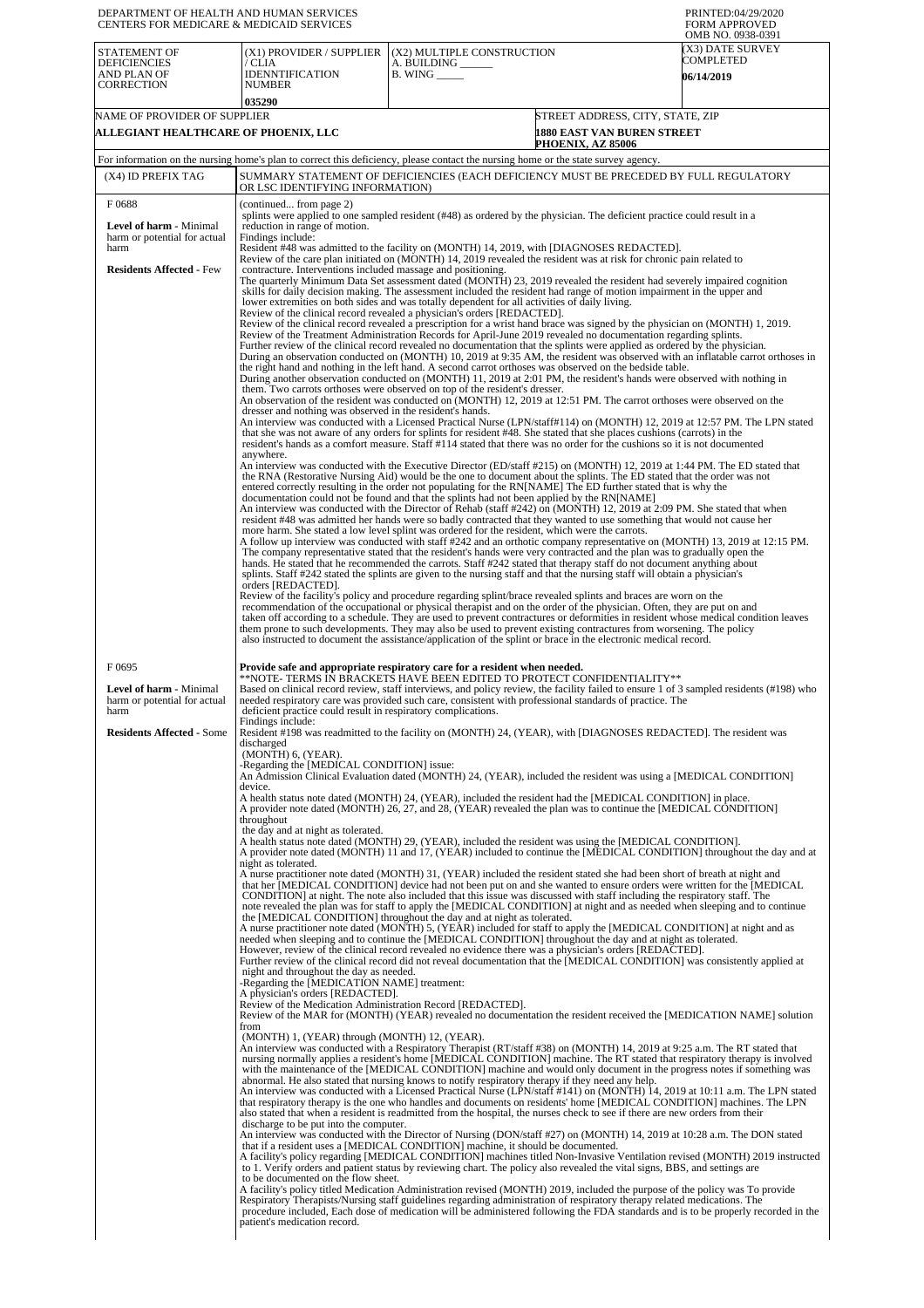| F 0812<br><b>Level of harm - Minimal</b><br>harm or potential for actual<br>harm | Procure food from sources approved or considered satisfactory and store, prepare,<br>distribute and serve food in accordance with professional standards. |                     |                                      |
|----------------------------------------------------------------------------------|-----------------------------------------------------------------------------------------------------------------------------------------------------------|---------------------|--------------------------------------|
| <b>Residents Affected - Few</b>                                                  |                                                                                                                                                           |                     |                                      |
| FORM CMS-2567(02-99)<br>Previous Versions Obsolete                               | Event ID: YL1011                                                                                                                                          | Facility ID: 035290 | If continuation sheet<br>Page 3 of 4 |